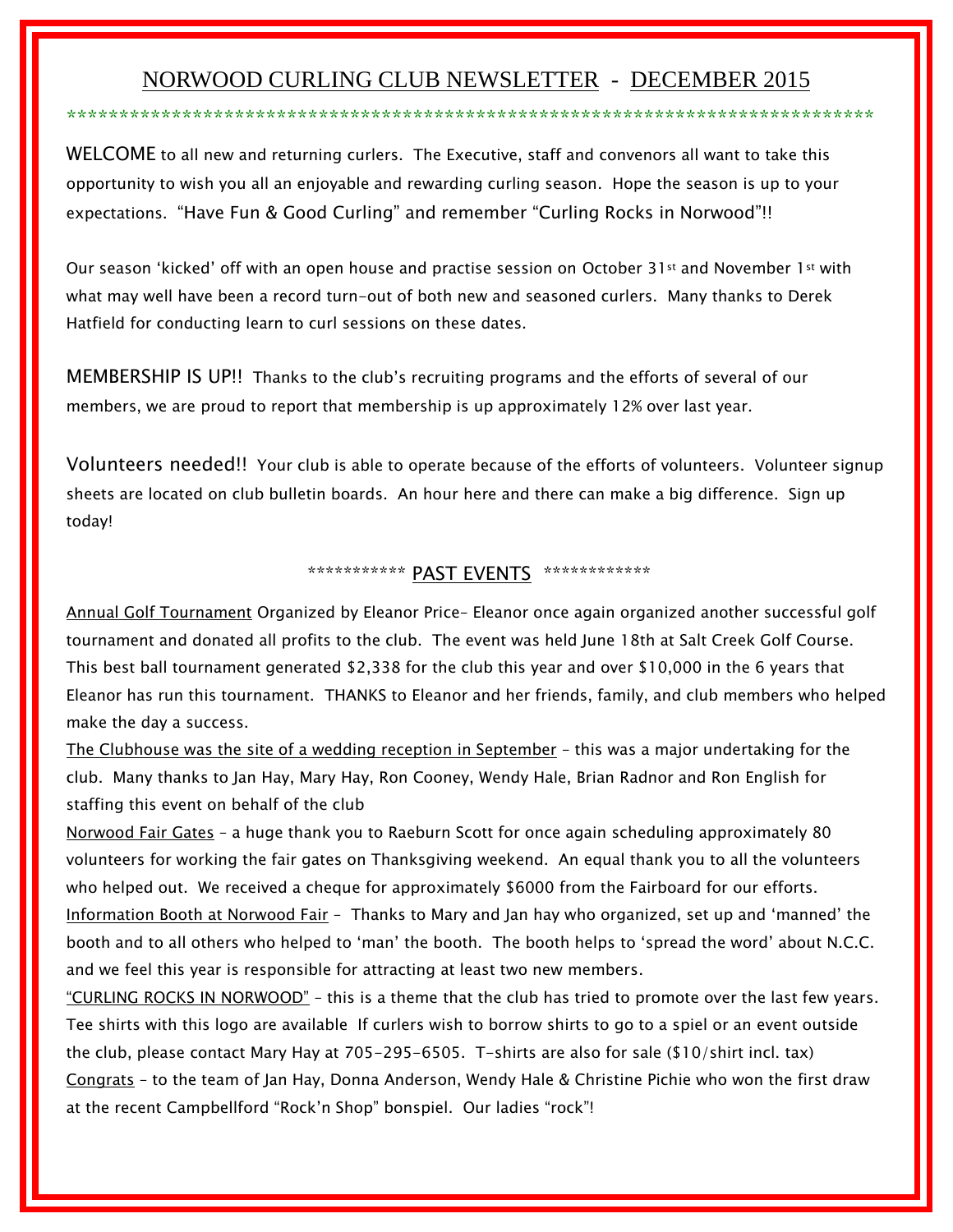Ham & Turkey Mixed Spiel - was held Nov. 28<sup>th</sup>. Organized by Derek Hatfield, Sandy Bruce, Marianne Kelly, and Brian Radnor. Eight teams competed. The winning team was skipped by Dan Selby, joined by vice, Sandy Bruce; Al Curtis at second and Helen Edmunds as lead. The second place team was Curtis Townsend's team of Bonnie Townsend, Pat McGriskin & Kathy McGriskin.

Men's Turkey Spiel - Norwood Curling Club held its annual Senior Men's Turkey Bonspiel at the Norwood Club on December 1st. The spiel attracted teams from many area clubs, including Lakefield, Omemee, Campbellford, Peterborough, Ennismore, Tweed and Cobourg. Winners of the first draw was the team of Dave Clark(skip), Malcolm Florence, Dave Shaw and Jim Byrnes from the Lakefield Curling Club. The winners of the second draw was the team of Dave Martz, Glenn Brubacher (skip), Michael Real and Kevin Huestis from the Campbellford Curling Club. Many thanks to Brian Radnor for organizing this event and all the members who helped out.

### \*\*\*\*\*\*\*\*\*\*\*\*\*\* League Updates \*\*\*\*\*\*\*\*\*\*\*\*\*\*\*\*

League Play – began November 2nd. Below is an update on all of our leagues:

Monday Morning Sturling – two man teams. Curlers pay \$5 each week to play. Come on out and give it a try.

Monday night Ladies - this league is convened by Eleanor Price. Membership has increased from 4 teams last year to 5 this year. Ladies if you are looking for a night of curling with friendly faces and a lot of fun, call Eleanor (705-696-2833 in the evenings) about second half play either as a regular or as a spare. Tuesday night Mixed - this league is convened by Dan Selby. Currently, the league has 9 teams. Dan indicates that there may well be room for two to three regular curlers in the second half and he is always looking for spares. If you have an interest give Dan a call (705-639-5785).

Wednesday night Mens - this league is convened by Steve Harold. The league has welcomed a number of new curlers this year and currently consists of 8 full teams. There may well be several openings for regular curlers in this league in the second half. Contact Steve (705-745-9566) if you have an interested. Steve is always interested in curlers willing to spare.

Thursday afternoon Mixed - this league is convened by Terry Baker. The league has a full slate of teams once again and everyone enjoys the social time as much as the game.

Thursday night Mixed - this league is convened by Derek Hatfield. The league has grown from 6 teams last year to a full slate of 8 teams this year. Derek indicates that he may have openings for both full-time and spare curlers in the second half. Contact Derek (derek@norwoodcurling.ca) if you have an interest. Youth Curling – Sherry Wilson has stepped down after years of co-ordinating this program for us. Accordingly, we are currently looking for a new co-ordinator. Anybody having an interest in assisting please contact Brian Radnor (705-639-5151)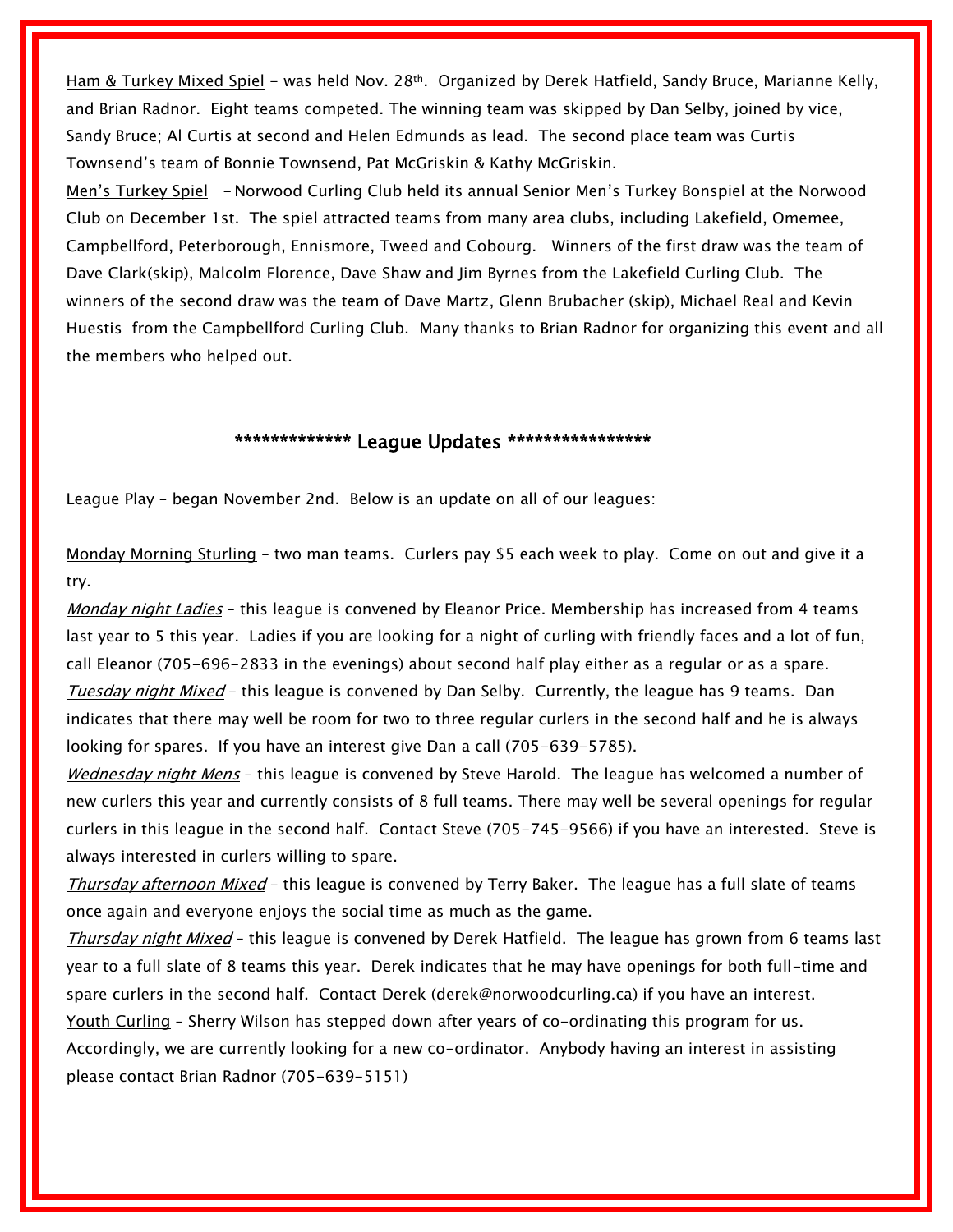### \*\*\*\*\*\*\*\*\*\*\*\*\*\*\*\* UPCOMING EVENTS \*\*\*\*\*\*\*\*\*\*\*\*\*

Curl for Kids Bonspiel, Jan. 9/16 – the club will be host to this popular fun spiel organized by Bruce and Marilyn Wharram and family in memory of their daughter who passed away after a battle with cancer. This spiel is a fundraiser for Camp Oochigeas, a camp for young cancer patients. There will be three 4-end games. Sign-up sheets for team entries and food donations are posted in the club room. Non-curlers are most welcome to participate. Contact Bruce & Marilyn at 705-696-2157 for more information.

Open Mixed Spiel, Jan. 30/16 – An entry fee of \$140.00 per team includes 2 games and lunch. Contact Brian for more information at 705-639-5151.

Guys vs. Gals Bonspiel, Feb. 13/16 - a day of friendly competition and a fun day. This is the ladies chance to "get even". Details to come.

Ladies Spring Fever Bonspiel, Wed. March 16/16 - will be sponsord by the TD Bank, Havelock branch. Entries are due March 1/16 and the contact person is Jan Hay at 705-295-6505.

Maplefest Mixed Bonspiel, March 18 & 19/16-Start getting your teams together and mark your calendars for Maplefest, our final spiel of the curling season and an important fundraiser for the club. The three draw, 3 game event which attracts curlers from other clubs in the area begins on Friday and concludes on Saturday.

#### FUNDRAISING PROJECTS:

FundScrip Gift Card Program is an on-going project to raise money for the club. When individuals purchase gift cards, 2% to 10% of the purchase value of the cards can be earned for the club. What a painless way to fund-raise! Contact Mary at 705-295-6505 for more information.

Have an Idea for a Fund-raiser???? Contact an executive member.

"HEARD IT AT THE HOG LINE" ..............

Since the installation of the Jet Ice System, Terry and Doris Stephens have made a yearly donation towards its maintenance. Thanks to the Stephens for their generous donation again this season.

Did you know that NCC members can get 50% off the regular rental rates for the facilities? It's true. More information on rentals is available from Brian Bolton.

Advertising – we currently have more than 18 local businesses advertising on the walls of our club. This is a nice revenue source for the club. When shopping at these businesses be sure to tell them you saw their sign at the curling club.